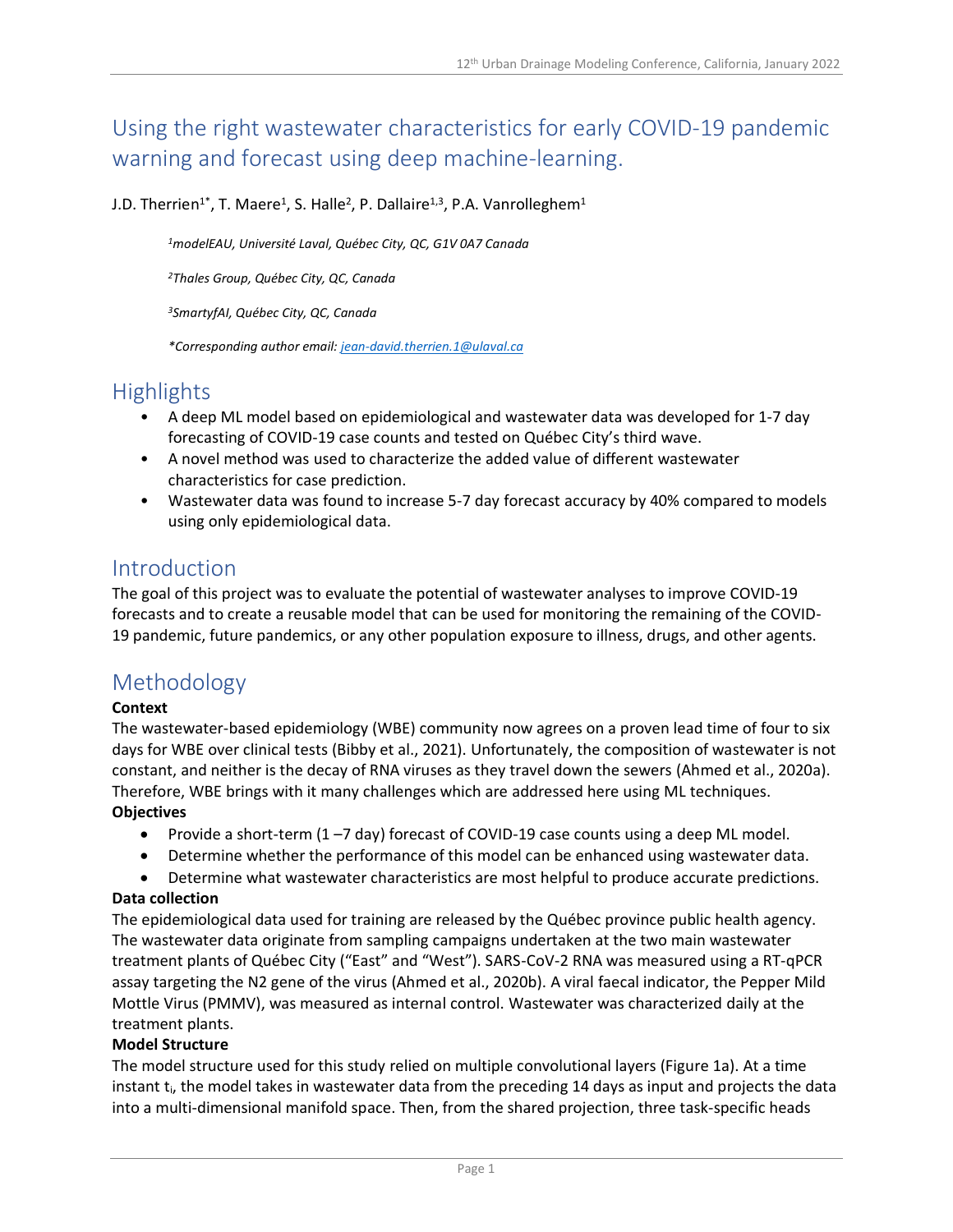extract a vector of predictions for days 1-7 after t<sub>i</sub>. The multiple heads encourage generalization across the common layers. Each head predicts a metric produced by public health authorities (daily case counts, total active cases, percentage of positive test results).



**Figure 1.** a) Model Structure of the proposed deep machine-learning model. b) Evolution of the training and testing windows throughout the training loop.

#### **Selection of features**

The proposed model structure makes it simple to create multiple candidate models that differ only in their input features. This makes it possible to compare the added value provided by different inputs by comparing model versions that contain the feature to others that don't. The different candidate input features used to analyse the added value of wastewater characteristics are shown in Table 1.

| Recipes               | <b>Public health features</b>                                                   | Wastewater features                                                                            |
|-----------------------|---------------------------------------------------------------------------------|------------------------------------------------------------------------------------------------|
| No WW                 | Reported cases, Active cases, Test positivity ratio                             | None                                                                                           |
| N <sub>2</sub> All    | Idem                                                                            | $N2$ ; N2 x flow; N2 / PMMV                                                                    |
| Flow Load             | Idem                                                                            | N2 x flow; PMMV x flow; COD x flow;<br>$NH_4$ <sup>+</sup> -N x flow; BOD <sub>5C</sub> x flow |
| Flow Load Pre-trained | Same as "Flow Load" Model: trained on "Québec East" and tested on "Québec West" |                                                                                                |

**Table 1.** Versions of the model compared in this study

#### **Training and testing**

One of the major difficulties encountered in this study was the scarcity of good quality data (roughly 120 days, which include a single pandemic wave, across 2 sampling sites, Figure 1b). To maximize learning, the model was first trained on data from February 1 to March 1. The model was then tested on data it had never seen by trying to predict cases after March 14. The training window was then expanded by a day, the model was retrained, and the model was tested again for March 15, and so on until May 31 (see Figure 1b). Training was performed on "Québec East". To test whether the model would perform well on a new case wave, the model was tested on "Québec West", which has the same case data but different wastewater data.

### Results and discussion

The results, shown in Figure 2 and 3, show that all models perform similarly on the short-term forecast. However, for longer-term forecasts, the models using wastewater data, and more particularly the "Flow Load" model, perform much better. More precisely, the "Flow Load" model reduces the error of the "No WW" model by 42% on its 6-day forecast. Additionally, our comparative Mean Absolute Error (MAE) results demonstrate that the pre-trained model performs much better and provides large reductions in MAE on 4-7-day forecasts. It can also be seen in Figure 3 that the Flow Load models perform well at the beginning and crest of the wave, which are critical moments for pandemic management.